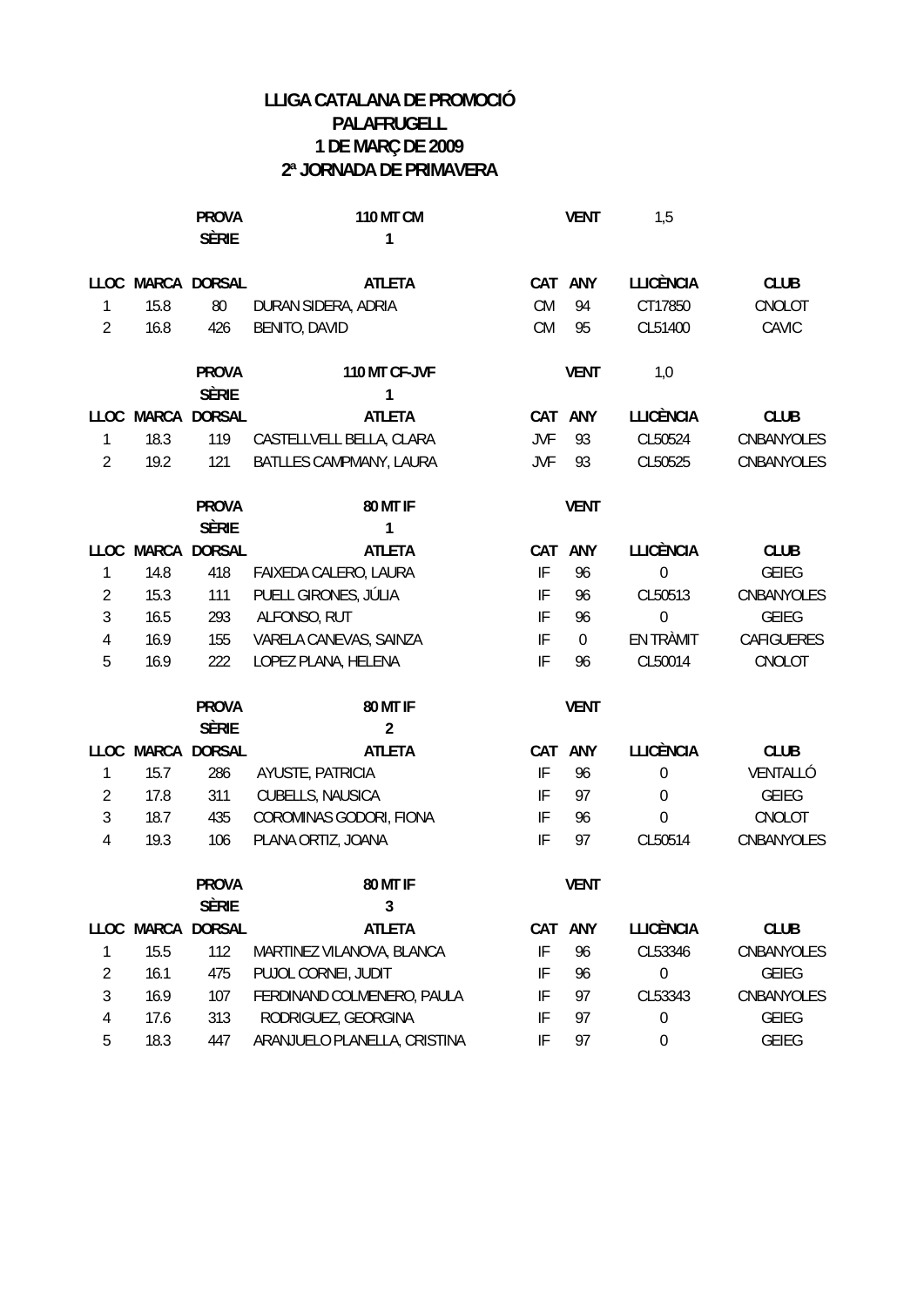|                |      | <b>PROVA</b>                 | <b>80 MT IM</b>                |    | <b>VENT</b>      |                  |                   |
|----------------|------|------------------------------|--------------------------------|----|------------------|------------------|-------------------|
|                |      | <b>SÈRIE</b>                 | $\overline{3}$                 |    |                  |                  |                   |
|                |      | LLOC MARCA DORSAL            | <b>ATLETA</b>                  |    | CAT ANY          | <b>LLICÈNCIA</b> | <b>CLUB</b>       |
| 1              | 16.4 |                              | 410 MAKHFAOUI, JAOURI          | IM | 96               | $\boldsymbol{0}$ | <b>GEIEG</b>      |
| $\overline{2}$ | 16.8 |                              | 277 MAKHFAOUI, JABIR           | IM | $\boldsymbol{0}$ | $\mathbf 0$      | <b>CAFIGUERES</b> |
| 3              | 17.8 |                              | 284 LOPEZ BALBIN, ALEJANDRO    | IM | 96               | $\mathbf 0$      | <b>GEIEG</b>      |
| 4              | 17.9 |                              | 136 JUAN PALOMÉ, ARNAU         | IM | 96               | CL53653          | <b>CAFIGUERES</b> |
| 5              | 18.8 |                              | 287 VENTALLÓ, EDUARD           | IM | 96               | 0                | VENTALLÓ          |
|                |      | <b>PROVA</b>                 | <b>60 MT AM</b>                |    | <b>VENT</b>      |                  |                   |
|                |      | <b>SÈRIE</b>                 | 1                              |    |                  |                  |                   |
|                |      | LLOC MARCA DORSAL            | <b>ATLETA</b>                  |    | CAT ANY          | <b>LLICÈNCIA</b> | <b>CLUB</b>       |
| 1              | 10.8 |                              | 427 BENITO, ABEL               | AM | 99               | CL53204          | CAVIC             |
| 2              | 10.9 |                              | 489 CAROL ESTREMS, PABLO       | AM | 98               | $\boldsymbol{0}$ | ISS-HOSPITALET    |
| 3              | 11.3 |                              | 141 LEÓN PÉREZ, DAVID          | IM | 96               | CL53654          | CAFIGUERES        |
| 4              | 11.5 |                              | 289 SEY, LAYIN                 | AM | 98               | $\mathbf 0$      | VENTALLÓ          |
| 5              | 11.7 |                              | 471 SARR, MUSTAFA              | AM | 99               | 0                | VENTALLO          |
| 6              | 12.0 |                              | 505 GRAU LEAL, EDGAR           | AM | 99               | CL55929          | CAMALGRAT         |
| 7              | 12.8 |                              | 104 COROMINAS MARISCOT, ALBERT | AM | 98               | CL50510          | CNBANYOLES        |
|                |      |                              |                                |    |                  |                  |                   |
|                |      | <b>PROVA</b>                 | 60 MT AF                       |    | <b>VENT</b>      |                  |                   |
|                |      | <b>SÈRIE</b>                 | 1                              |    |                  |                  |                   |
|                |      | LLOC MARCA DORSAL            | <b>ATLETA</b>                  |    | CAT ANY          | <b>LLICÈNCIA</b> | <b>CLUB</b>       |
| 1              | 11.2 |                              | 226 DAOUIRI, CHAYMAE           | AF | 98               | CL53731          | GICB-CAP          |
| 2              | 11.7 |                              | 288 AYUSTE, LIDIA              | AF | 98               | $\boldsymbol{0}$ | VENTALLÓ          |
| 3              | 12.4 |                              | 479 COLL GONZALEZ, EMMA        | AF | 98               | $\boldsymbol{0}$ | <b>GEIEG</b>      |
| 4              | 12.8 |                              | 470 ISERN ROCA, MARIONA        | AM | 99               | $\mathbf 0$      | VENTALLO          |
| 5              | 14.1 |                              | 102 MOLAS RODRÍGUEZ, MIREIA    | AF | 99               | CL53340          | CNBANYOLES        |
| 6              | 14.8 |                              | 17 TONIETTI SERRANO, ARNAU     | IM | 96               | CL54790          | GICB-CAP          |
|                |      | <b>PROVA</b><br><b>SÈRIE</b> | 60 MT AF<br>$\overline{2}$     |    | <b>VENT</b>      |                  |                   |
|                |      | LLOC MARCA DORSAL            | <b>ATLETA</b>                  |    | CAT ANY          | <b>LLICÈNCIA</b> | <b>CLUB</b>       |
| 1              | 11.0 |                              | 103 ESTANGA MASSAGUER, NAIARA  | AF | 98               | CL50509          | CNBANYOLES        |
| 2              | 12.0 |                              | 487 RAVERTER SERRA, AINA       | AF | 98               | 0                | GEIEG             |
| 3              | 12.6 |                              | 228 TALHI, SOKAYNA             | AF | 98               | CL50887          | GICB-CAP          |
| 4              | 14.5 |                              | 469 COTHO ARMENGOL, ANNA       | AM | 99               | $\boldsymbol{0}$ | VENTALLÓ          |
|                |      | <b>PROVA</b>                 | 60 MT AF                       |    | <b>VENT</b>      |                  |                   |
|                |      | <b>SÈRIE</b>                 | 3                              |    |                  |                  |                   |
|                |      | LLOC MARCA DORSAL            | <b>ATLETA</b>                  |    | CAT ANY          | <b>LLICÈNCIA</b> | <b>CLUB</b>       |
| 1              | 10.5 |                              | 417 MASIP BOIX, NURIA          | AF | 98               | CL53829          | CNOLOT            |
| 2              | 11.5 |                              | 227 MASSA PIRES, ANNA          | AF | 98               | CL50885          | GICB-CAP          |
| 3              | 12.3 |                              | 513 VERGÉS BALLESTEROS, CLARA  | AF | 98               | $\boldsymbol{0}$ | <b>VIDRERES</b>   |
| 4              | 13.2 |                              | 315 CASABO MOTAS, MARINA       | AF | 98               | 0                | GEIEG             |
| 5              | 13.6 |                              | 512 GRACIA MARTINEZ, AINOA     | AF | 99               | 0                | <b>VIDRERES</b>   |
| 6              | 14.5 |                              | 468 FABREGA, ELVIRA            | AM | 99               | $\boldsymbol{0}$ | VENTALLÓ          |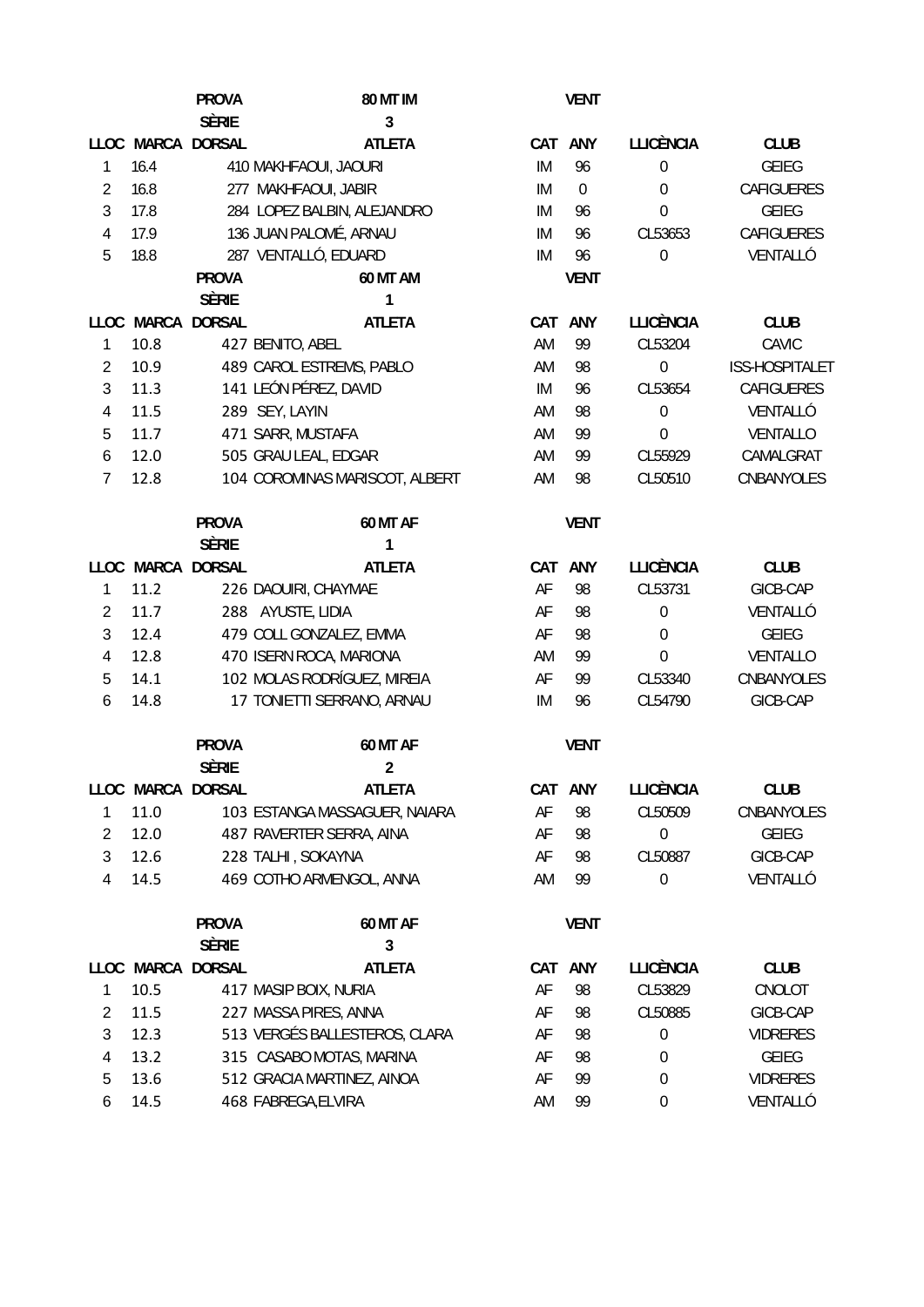|                |              | <b>PROVA</b>  | <b>60 MT BM</b>                |            |          |                  |                 |
|----------------|--------------|---------------|--------------------------------|------------|----------|------------------|-----------------|
|                |              | <b>SÈRIE</b>  |                                |            |          |                  |                 |
| <b>LLOC</b>    | <b>MARCA</b> | <b>DORSAL</b> | <b>ATLETA</b>                  | <b>CAT</b> | ANY      | <b>LLICÈNCIA</b> | <b>CLUB</b>     |
|                | 11.8         |               | 88 MONTIEL ANDREOTTI, CRISTIAN | BM         | $\theta$ | CL55429          | CEIP PEDRALTA   |
| $\overline{2}$ | 11.8         |               | 87 CAZORLA MILARA, NÈSTOR      | BM         | $\theta$ | CL55428          | CEIP PEDRALTA   |
| 3              | 12.8         |               | 3 CROS RIBOT, RUBEN            | BM         | $00\,$   | CL54785          | GICB-CAP        |
| 4              | 13.3         |               | 514 VERGÉS BALLESTEROS, ABEL   | BM         | 2001     | $\overline{0}$   | <b>VIDRERES</b> |
| 5              | 13.5         |               | 96 CONGOST SABATER, NIL        | BM         | $\Omega$ | CL53337          | C.N.BANYOLES    |
| 6              | 13.9         |               | 1 LUQUE GOMEZ, NIL             | BM         | 01       | CL56187          | GICB-CAP        |
| 7              | 14.2         |               | 285 LOPEZ BALBIN, ROBERTO      | BM         | 2001     | $\mathbf 0$      | <b>GEIEG</b>    |
| 8              | 14.5         |               | 428 BENITO, ORIOL              | BM         | 1        | CL55310          | CAVIC           |
|                |              |               |                                |            |          |                  |                 |
|                |              | <b>PROVA</b>  | <b>60 MT BF</b>                |            | VENT     |                  |                 |
|                |              | <b>SÈRIE</b>  | 2                              |            |          |                  |                 |
|                | LLOC MARCA   | <b>DORSAL</b> | <b>ATLETA</b>                  | CAT        | ANY      | <b>LLICÈNCIA</b> | <b>CLUB</b>     |
| 1              | 13.2         |               | 294 FELIU, MARTA               | BF         | 2000     | $\theta$         | <b>GEIEG</b>    |
| $\overline{2}$ | 13.6         |               | 97 ANGLADA GARCIA, IRINA       | BF         | $\theta$ | CL53339          | C.N.BANYOLES    |
| 3              | 14.2         |               | 299 FIGUERAS, LAIA             | BF         | 2000     | $\theta$         | <b>GEIEG</b>    |
| $\overline{4}$ | 15.6         |               | 437 LOPEZ PLANA, MARTA         | BF         | 1        | $\theta$         | CNOLOT          |
| 5              | 16.3         |               | 95 BATLLES CAMPMANY, ABRIL     | BF         | 1        | BACA1010502001   | C.N.BANYOLES    |
| 6              | 17.7         |               | 89 ROCAMORA DIAZ, ELOI         | <b>BM</b>  | $\theta$ | CL55777          | CEIP PEDRALTA   |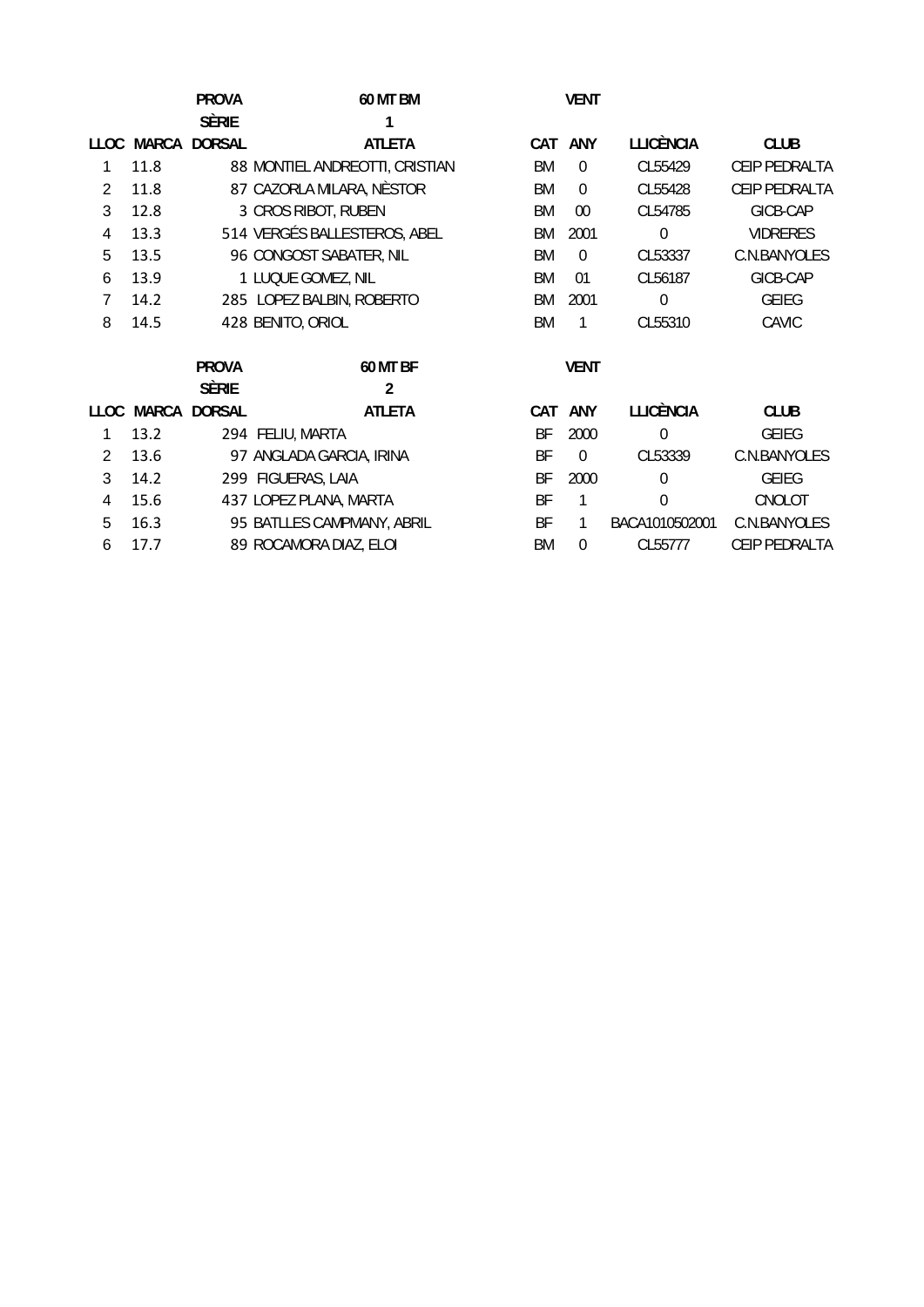## **PROVA 3000 M.LL MASCULI**

| <b>LLOC</b>      |              | MARCA DORSAL      | <b>ATLETA</b>                  |                            | CAT ANY          | <b>LLICÈNCIA</b> | <b>CLUB</b>       |
|------------------|--------------|-------------------|--------------------------------|----------------------------|------------------|------------------|-------------------|
| 1                | 10:01.1      | 39                | AHAMMAR BOULAYON, MUSTAPHA     | LM                         | 92               | CT17717          | GICB-CAP          |
| $\overline{2}$   | 12:04.2      | 506               | AZCONA FRANQUESA, BERNAT       | IM                         | 97               | CL52207          | CEACA             |
|                  |              | <b>PROVA</b>      | 3000 M.LL FEMENI               |                            |                  |                  |                   |
| <b>LLOC</b>      | MARCA        | <b>DORSAL</b>     | <b>ATLETA</b>                  |                            | CAT ANY          | <b>LLICÈNCIA</b> | <b>CLUB</b>       |
| 1                | 12:19.0      | 286               | AYUSTE, PATRICIA               | IF                         | 96               | $\boldsymbol{0}$ | VENTALLÓ          |
| $\overline{2}$   | 12:22.6      | 293               | ALFONSO, RUT                   | IF                         | 96               | $\boldsymbol{0}$ | <b>GEIEG</b>      |
| 3                | 12.30.2      | 435               | COROMINAS GODORI, FIONA        | $\ensuremath{\mathsf{IF}}$ | 96               | $\mathbf 0$      | CNOLOT            |
| $\overline{4}$   | 13.02.9      | 110               | PEÑA MATEU, CARLA              | IF                         | 96               | CL53345          | CNBANYOLES        |
| 5                | 13.19.5      | 113               | MARISCOT PUIGDEMONT, PAULA     | IF                         | 96               | CL53347          | CNBANYOLES        |
| $\boldsymbol{6}$ | 13.28.1      | 311               | CUBELLS, NAUSICA               | IF                         | 97               | $\mathbf 0$      | <b>GEIEG</b>      |
| $\overline{7}$   | 14.57.6      | 109               | ROJO SOLER, MAR                | IF                         | 97               | EN TRÀMIT        | CNBANYOLES        |
|                  |              | <b>PROVA</b>      | <b>600 MLL CM</b>              |                            |                  |                  |                   |
| <b>LLOC</b>      | <b>MARCA</b> | <b>DORSAL</b>     | <b>ATLETA</b>                  |                            | CAT ANY          | <b>LLICÈNCIA</b> | <b>CLUB</b>       |
| 1                | 1:32.7       | 22                | KHAYAT, HAMZA                  | <b>CM</b>                  | 94               | CL56185          | GICB-CAP          |
| $\overline{2}$   | 1:36.8       | 80                | DURAN SIDERA, ADRIA            | <b>CM</b>                  | 94               | CT17850          | CNOLOT            |
| 3                | 1:41.5       | 30                | MIELGO VALDEPEÑAS, ALEX        | LM                         | 93               | CT18111          | GICB-CAP          |
| $\overline{4}$   | 1:47.9       | 118               | <b>ESTANY PLANA, ABEL</b>      | <b>CM</b>                  | 94               | CL56214          | CNBANYOLES        |
| 5                | 1:48.1       | 324               | GINES GUIXERAS, ALBERT         | <b>CM</b>                  | 95               | $\boldsymbol{0}$ | <b>GEIEG</b>      |
| 6                | 1:49.9       | 326               | MATABOSCH GERONES, CARLES      | ABS                        | 79               | $\mathbf 0$      | <b>GEIEG</b>      |
| $\overline{7}$   | 1:51.5       | 278               | MAKHFAOUI, JOUBIR              | <b>CM</b>                  | $\boldsymbol{0}$ | $\mathbf 0$      | <b>CAFIGUERES</b> |
| 8                | 1:54.7       | 20                | MASSA PIRES, NARCÍS            | <b>CM</b>                  | 95               | CL50917          | GICB-CAP          |
|                  |              | <b>PROVA</b>      | <b>600 MLL CF</b>              |                            |                  |                  |                   |
| <b>LLOC</b>      | <b>MARCA</b> | <b>DORSAL</b>     | <b>ATLETA</b>                  |                            | CAT ANY          | <b>LLICÈNCIA</b> | <b>CLUB</b>       |
| 1                | 1:48.8       | 172               | ILLA MARTÍNEZ, CLÀUDIA         | CF                         | 95               | EN TRÀMIT        | AAPALAMÓS         |
| $\overline{2}$   | 1:55.9       | 115               | COROMINAS MARISCOT, MARTA      | CF                         | 95               | CL50519          | CNBANYOLES        |
|                  |              | <b>PROVA</b>      | 2000 M.M<br>BM                 |                            |                  |                  |                   |
|                  |              | LLOC MARCA DORSAL | <b>ATLETA</b>                  |                            | CAT ANY          | <b>LLICÈNCIA</b> | <b>CLUB</b>       |
| 1                | 14:39.8      | 421               | SOTO MELENDEZ, JOAN            |                            | BM 2000          | CL56509          | CA CALELLA        |
|                  |              | <b>PROVA</b>      | 2000 M.M<br>BF                 |                            |                  |                  |                   |
|                  | LLOC MARCA   | <b>DORSAL</b>     | <b>ATLETA</b>                  |                            | CAT ANY          | <b>LLICÈNCIA</b> | <b>CLUB</b>       |
| 1                | 15:41.6      | 97                | ANGLADA GARCIA, IRINA          | ΒF                         | $\boldsymbol{0}$ | CL53339          | C.N.BANYOLES      |
| $\overline{2}$   | 16:48.0      | 95                | <b>BATLLES CAMPMANY, ABRIL</b> | ΒF                         | 1                | BACA1010502001   | C.N.BANYOLES      |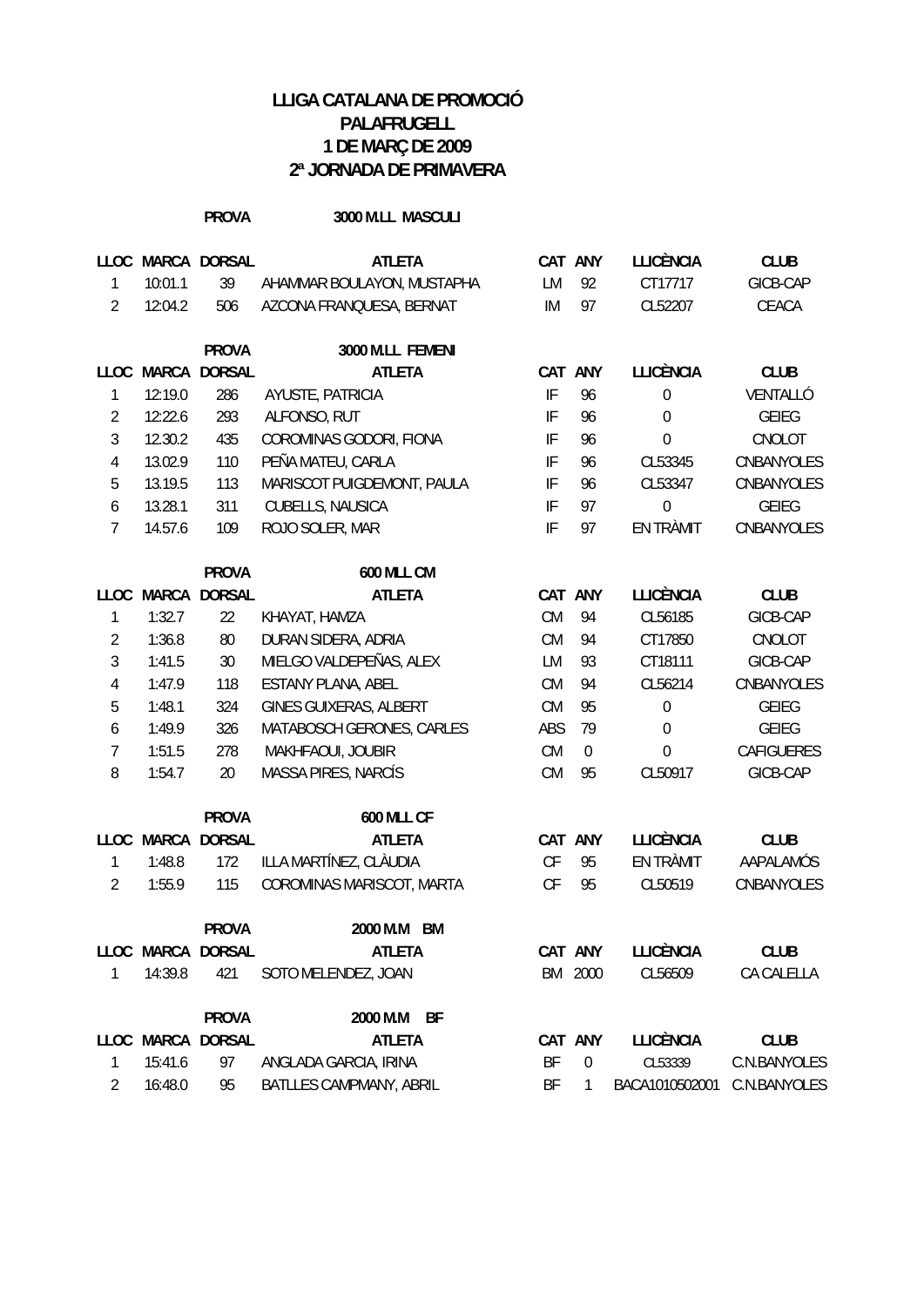|      |         | <b>PROVA</b>  | 2000 M.M<br>AF            |     |         | <b>LLICÈNCIA</b> |                 |
|------|---------|---------------|---------------------------|-----|---------|------------------|-----------------|
| LLOC | MARCA   | <b>DORSAL</b> | <b>ATLETA</b>             |     | CAT ANY | CL54794          | <b>CLUB</b>     |
|      | 14:41.1 | 225           | RUIZ BETLEJ, GEORGINA     | AF  | 99      | CL50887          | GICB-CAP        |
| 2    | 15:03.1 | 228           | TALHI, SOKAYNA            | AF  | 98      | $\theta$         | GICB-CAP        |
| 3    | 15:16.6 | 520           | GARRIGA DIAZ, ANDREA      | AF  | 98      | CL53731          | <b>VIDRERES</b> |
| 4    | 15:23.0 | 226           | DAOUIRI, CHAYMAE          | AF  | 98      | $\theta$         | GICB-CAP        |
| 5    | 15:35.0 | 288           | AYUSTE, LIDIA             | AF  | 98      | $\Omega$         | VENTALLÓ        |
| 6    | 15:58.6 | 513           | VERGÉS BALLESTEROS, CLARA | AF  | 98      | CL53340          | <b>VIDRERES</b> |
| 7    | 15:59.6 | 102           | MOLAS RODRÍGUEZ, MIREIA   | AF  | 99      | $\Omega$         | CNBANYOLES      |
| 8    | 17:30.0 | 517           | MAMMOUN, FATIMA           | AF  | 98      |                  | VENTALLO        |
|      |         | <b>PROVA</b>  | 2000 M.M<br>AM            |     |         |                  |                 |
| LLOC | MARCA   | <b>DORSAL</b> | <b>ATLETA</b>             | CAT | ANY     | <b>LLICÈNCIA</b> | <b>CLUB</b>     |
|      | 15:56.2 | 289           | SEY, LAYIN                | AM  | 98      | $\theta$         | VENTALLÓ        |
| 2    | 16:21.5 | 471           | SARR, MUSTAFA             | AM  | 99      |                  | VENTALLO        |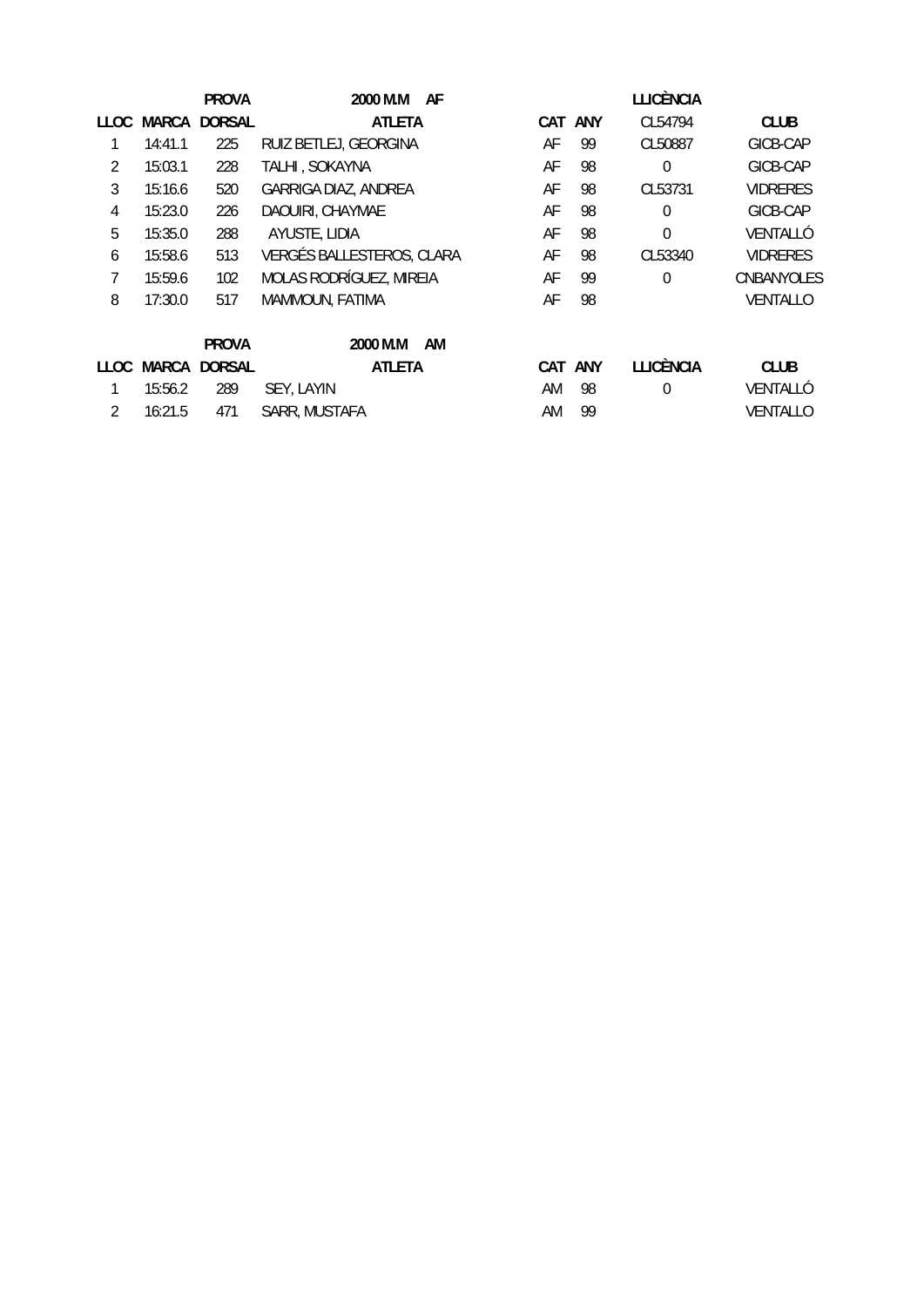|      |              | <b>PROVA</b>  | LLARGADA CM-JVM            |            |              |                  |              |              |                |      |
|------|--------------|---------------|----------------------------|------------|--------------|------------------|--------------|--------------|----------------|------|
| LLOC | <b>MARCA</b> | <b>DORSAL</b> | <b>ATLETA</b>              | CAT. ANY   |              | <b>LLICÈNCIA</b> | <b>CLUB</b>  | $\mathbf{1}$ | $\sqrt{2}$     | 3    |
|      | 5,08         | 40            | BELHADI AKARKACH, MOHAMED  | LM         | 92           | CT17718          | GICB-CAP     | 4,76         | 4,69           | 5,08 |
|      |              |               |                            |            |              |                  | <b>VENTS</b> | 1,3          | 1,6            | 2    |
|      | 4,83         | 325           | CALVO GONZALEZ, DAVID      | CM         | 95           | CL53272          | GEIEG        | 4,38         | 4,56           | 4,83 |
|      |              |               |                            |            |              |                  | <b>VENTS</b> | 1,6          | 1,4            | 1,8  |
|      | 4,81         | 23            | IRUELA MASSA, JULIA        | CM         | 94           | CL-54443         | GICB-CAP     | 2,7          | 4,81           | X    |
|      |              |               |                            |            |              |                  | <b>VENTS</b> | 2,1          | 1,7            | 1,5  |
|      | 4,48         | 276           | MCCULLOGH FIGUERAS, MARCEL | CM         | $\mathbf{0}$ | $\boldsymbol{0}$ | CAFIGUERES   | 4,48         | 4,26           | 4,16 |
|      |              |               |                            |            |              |                  | <b>VENTS</b> | 2,06         | 2,01           | 1,4  |
|      | 4,37         | 324           | GINES GUIXERAS, ALBERT     | <b>CM</b>  | 95           | $\boldsymbol{0}$ | GEIEG        | 3,99         | 4,22           | 4,37 |
|      |              |               |                            |            |              |                  | <b>VENTS</b> | 2,6          | 1,1            | 2,1  |
|      | 4,03         | 118           | ESTANY PLANA, ABEL         | ${\sf CM}$ | 94           | CL56214          | CNBANYOLES   | 3,9          | 4,03           | 4,02 |
|      |              |               |                            |            |              |                  | <b>VENTS</b> | 2,1          | 1,7            | 1,5  |
|      | 3,62         | 20            | MASSA PIRES, NARCÍS        | ${\sf CM}$ | 95           | CL50917          | GICB-CAP     | 3,34         | 3,62           | 3,51 |
|      |              |               |                            |            |              |                  | <b>VENTS</b> | 2,6          | 1,8            | 1,3  |
|      |              | <b>PROVA</b>  | <b>LLARGADA CM-JVM</b>     |            |              |                  |              |              |                |      |
| LLOC | <b>MARCA</b> | <b>DORSAL</b> | <b>ATLETA</b>              | CAT. ANY   |              | <b>LLICÈNCIA</b> | <b>CLUB</b>  | $\mathbf{1}$ | $\overline{2}$ | 3    |
|      | 4,42         | 485           | SERRA SERRA, NURIA         | CF         | 94           | $\pmb{0}$        | GEIEG        | 4,42         | 4,13           | 4,09 |
|      |              |               |                            |            |              |                  | <b>VENTS</b> | 1,2          | 0,3            | 0,6  |
|      | 4,24         | 455           | ROVIRA BOADES, NÚRIA       | CF         | 94           | $\boldsymbol{0}$ | GEIEG        | 4,24         | 4,06           | 4,36 |
|      |              |               |                            |            |              |                  | <b>VENTS</b> | 1,2          | 3              | 3,1  |
|      | 4,14         | 119           | CASTELLVELL BELLA, CLARA   | <b>JVF</b> | 93           | CL50524          | CNBANYOLES   | 4,11         | 4,14           | 3,96 |
|      |              |               |                            |            |              |                  | <b>VENTS</b> | 1,4          | 2,2            | 1,6  |
|      | 3,99         | 122           | RIERA MALLOLL, GEMMA       | <b>JVF</b> | 93           | CL50523          | CNBANYOLES   | 3,88         | 3,99           | X    |
|      |              |               |                            |            |              |                  | <b>VENTS</b> | 2,8          | 2,1            | 1,6  |
|      | 3,91         | 120           | ZAMUDIO DOMINGO, MARINA    | <b>JVF</b> | 93           | CL50522          | CNBANYOLES   | 3,86         | 3,91           | 3,74 |
|      |              |               |                            |            |              |                  | <b>VENTS</b> | 0,9          | 0,9            | 0,3  |
|      | 3,80         | 121           | BATLLES CAMPMANY, LAURA    | <b>JVF</b> | 93           | CL50525          | CNBANYOLES   | 3,64         | 3,8            | 3,5  |
|      |              |               |                            |            |              |                  | <b>VENTS</b> | 3,1          | 2,3            | 1,2  |
|      | 3,51         | 114           | ZAMUDIO DOMINGO, LIDIA     | CF         | 95           | CL50518          | CNBANYOLES   | 3,44         | 3,51           | 3,42 |
|      |              |               |                            |            |              |                  | <b>VENTS</b> | 0,5          | 1              | 1,1  |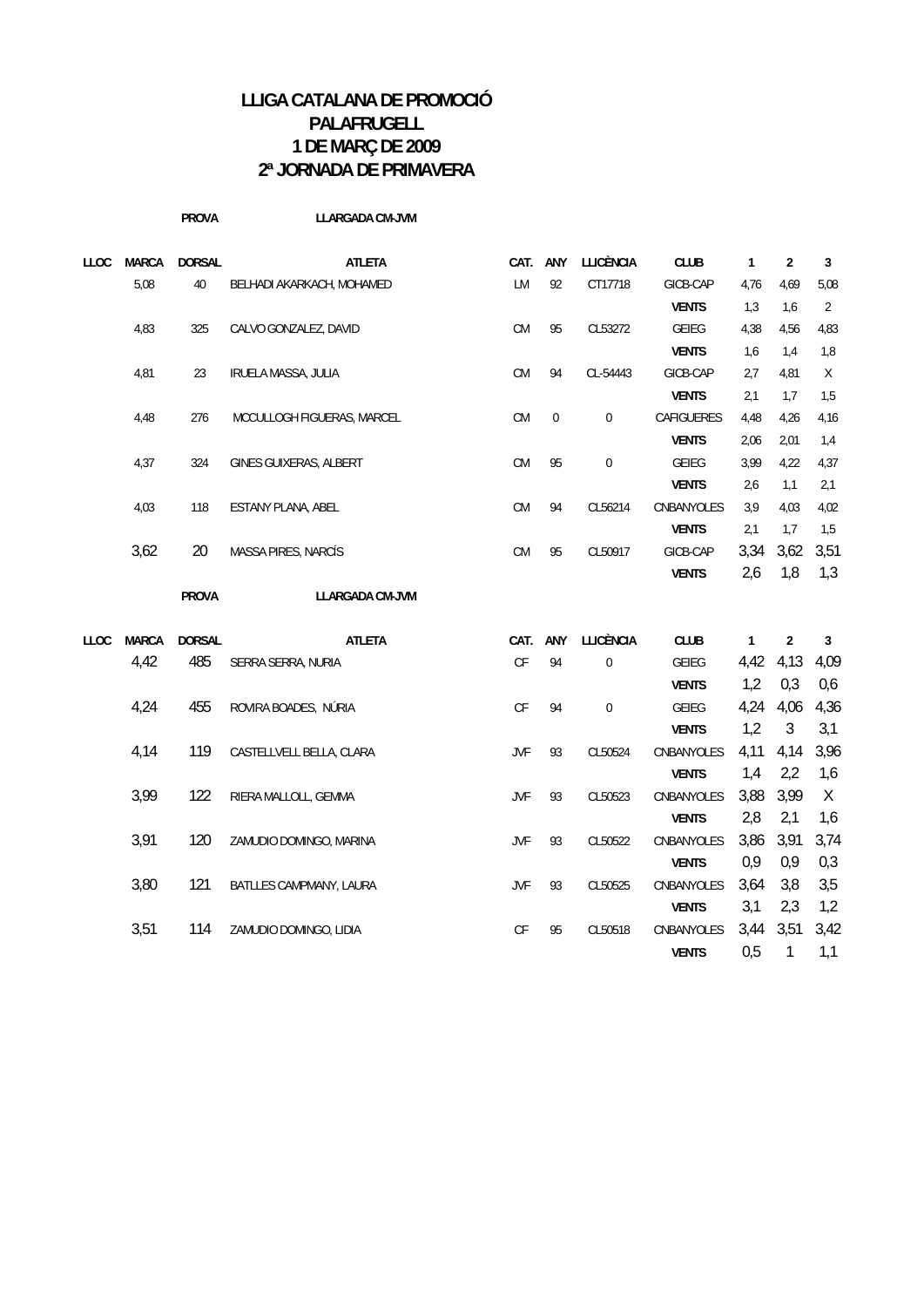|                |      | <b>PROVA</b>      | <b>LLARGADA AF</b>          |           |                  |                  |                 |              |                |                |
|----------------|------|-------------------|-----------------------------|-----------|------------------|------------------|-----------------|--------------|----------------|----------------|
|                |      | LLOC MARCA DORSAL | <b>ATLETA</b>               | CAT       | ANY              | <b>LLICÈNCIA</b> | <b>CLUB</b>     | $\mathbf{1}$ | $\overline{2}$ | 3              |
| 1              | 3,46 | 103               | ESTANGA MASSAGUER, NAIARA   | AF        | 98               | CL50509          | CNBANYOLES      | 3,46         | 3,35           | 3,17           |
| $\overline{2}$ | 3,45 | 417               | MASIP BOIX, NURIA           | AF        | 98               | CL53829          | CNOLOT          | 3,45         | 3,29           | 3,33           |
| 3              | 3,15 | 288               | AYUSTE, LIDIA               | AF        | 98               | 0                | VENTALLÓ        | 2,94         | 2,95           | 3,15           |
| 4              | 3,04 | 513               | VERGÉS BALLESTEROS, CLARA   | AF        | 98               | $\mathbf 0$      | <b>VIDRERES</b> | 2,48         | 3,04           | 2,98           |
| 5              | 2,71 | 228               | TALHI, SOKAYNA              | AF        | 98               | CL50887          | GICB-CAP        | 2,71         | 2,46           | 1,98           |
| 6              | 2,62 | 520               | GARRIGA DIAZ, ANDREA        | AF        | 98               | $\boldsymbol{0}$ | <b>VIDRERES</b> | $\times$     | 2,25           | 2,62           |
| 7              | 2,60 | 512               | GRACIA MARTINEZ, AINOA      | AF        | 99               | 0                | <b>VIDRERES</b> | 2,60         | 2,34           | 2,42           |
| 8              | 2,51 | 470               | <b>ISERN ROCA, MARIONA</b>  | AF        | 99               | 0                | VENTALLO        | 2,38         | 2,51           | X              |
| 9              | 2,51 | 479               | COLL GONZALEZ, EMMA         | AF        | 98               | 0                | <b>GEIEG</b>    | 2,51         | 2,11           | 2,20           |
| 10             | 2,24 | 517               | MAMMOUN, FATIMA             | AF        | 98               | $\boldsymbol{0}$ | VENTALLO        | 2,24         | $\chi$         | 2,15           |
| 11             | 2,18 | 469               | COTHO ARMENGOL, ANNA        | AF        | 99               | $\boldsymbol{0}$ | VENTALLÓ        | 2,14         | 2,18           | 2,16           |
| 12             | 2,16 | 102               | MOLAS RODRÍGUEZ, MIREIA     | AF        | 99               | CL53340          | CNBANYOLES      | 2,16         | 1,88           | 1,67           |
| 13             | 2,09 | 468               | FABREGA, ELVIRA             | AF        | 99               | 0                | VENTALLÓ        | 2,09         | $\chi$         | 1,61           |
|                |      | <b>PROVA</b>      | <b>LLARGADA AM</b>          |           |                  |                  |                 |              |                |                |
|                |      | LLOC MARCA DORSAL | <b>ATLETA</b>               | CATEGORIA | ANY              | <b>LLICÈNCIA</b> | <b>CLUB</b>     | $\mathbf{1}$ | $\overline{2}$ | 3              |
| 1              | 3,42 | 427               | <b>BENITO, ABEL</b>         | AM        | 99               | CL53204          | CAVIC           | 3,38         | 3,37           | 3,42           |
| $\overline{2}$ | 3,33 | 505               | GRAU LEAL, EDGAR            | AM        | 99               | CL55929          | CAMALGRAT       | 3,33         | 3,14           | $\chi$         |
| 3              | 3,22 | 289               | SEY, LAYIN                  | AM        | 98               | 0                | VENTALLÓ        | 3,19         | 3,22           | 3              |
| 4              | 2,62 | 471               | SARR, MUSTAFA               | AM        | 99               | $\boldsymbol{0}$ | VENTALLO        | 2,53         | 2,62           | 2,43           |
| 5              | 2,62 | 104               | COROMINAS MARISCOT, ALBERT  | AM        | 98               | CL50510          | CNBANYOLES      | 2,36         | 2,62           | 2,27           |
|                |      | <b>PROVA</b>      | <b>LLARGADA BF</b>          |           |                  |                  |                 |              |                |                |
|                |      | LLOC MARCA DORSAL | <b>ATLETA</b>               | CAT       | ANY              | <b>LLICÈNCIA</b> | <b>CLUB</b>     | $\mathbf{1}$ | $\overline{2}$ | $\overline{3}$ |
|                | 2,47 | 97                | ANGLADA GARCIA, IRINA       | BF        | 0                | CL53339          | C.N.BANYOLES    | 2,46         | 2,44           | 2,47           |
|                | 2,25 | 95                | BATLLES CAMPMANY, ABRIL     | <b>BF</b> | 1                | BACA1010502001   | C.N.BANYOLES    | 2,25         | 2,11           | 2,07           |
|                | 2,24 | 299               | FIGUERAS, LAIA              | <b>BF</b> | 2000             | 0                | <b>GEIEG</b>    | X            | X              | 2,24           |
|                | 2,03 | 294               | FELIU, MARTA                | <b>BF</b> | 2000             | 0                | <b>GEIEG</b>    | X            | 2,03           | $\chi$         |
|                | 1,94 | 437               | LOPEZ PLANA, MARTA          | <b>BF</b> | 1                | $\boldsymbol{0}$ | CNOLOT          | 1,94         | 1,82           | X              |
|                | 1,85 |                   | PAULA MILARA                | <b>BF</b> |                  |                  | PEDRALTA        | $\mathsf X$  | $\mathsf X$    | 1,85           |
|                |      |                   |                             |           |                  |                  |                 |              |                |                |
|                |      | <b>PROVA</b>      | <b>LLARGADA BM</b>          |           |                  |                  |                 |              |                |                |
|                |      | LLOC MARCA DORSAL | <b>ATLETA</b>               | CAT       | ANY              | <b>LLICÈNCIA</b> | <b>CLUB</b>     | $\mathbf{1}$ | $\overline{2}$ | 3              |
| $\mathbf{1}$   | 3,15 | 87                | CAZORLA MILARA, NÈSTOR      | <b>BM</b> | $\boldsymbol{0}$ | CL55428          | CEIP PEDRALTA   | 3,04         | 3,08           | 3,15           |
| $\overline{2}$ | 2,89 | 3                 | CROS RIBOT, RUBEN           | <b>BM</b> | 00               | CL54785          | GICB-CAP        | $\chi$       | 2,79           | 2,89           |
| 3              | 2,8  | 514               | VERGÉS BALLESTEROS, ABEL    | <b>BM</b> | 2001             | $\boldsymbol{0}$ | <b>VIDRERES</b> | 2,8          | X              | 2,24           |
| 4              | 2,73 | 88                | MONTIEL ANDREOTTI, CRISTIAN | <b>BM</b> | 0                | CL55429          | CEIP PEDRALTA   | 2,65         | 1,98           | 2,73           |
| 5              | 2,58 | 96                | CONGOST SABATER, NIL        | <b>BM</b> | 0                | CL53337          | C.N.BANYOLES    | 2,55         | 2,58           | 2,53           |
| 6              | 2,39 | $\mathbf{1}$      | LUQUE GOMEZ, NIL            | <b>BM</b> | 01               | CL56187          | GICB-CAP        | X            | 2,39           | 2,36           |
| 7              | 2,37 | 428               | BENITO, ORIOL               | <b>BM</b> | 1                | CL55310          | CAVIC           | 2,37         | 2,18           | 1,98           |
| 8              | 1,85 | 285               | LOPEZ BALBIN, ROBERTO       | BM        | 2001             | $\boldsymbol{0}$ | GEIEG           | X            | 2,79           | 2,89           |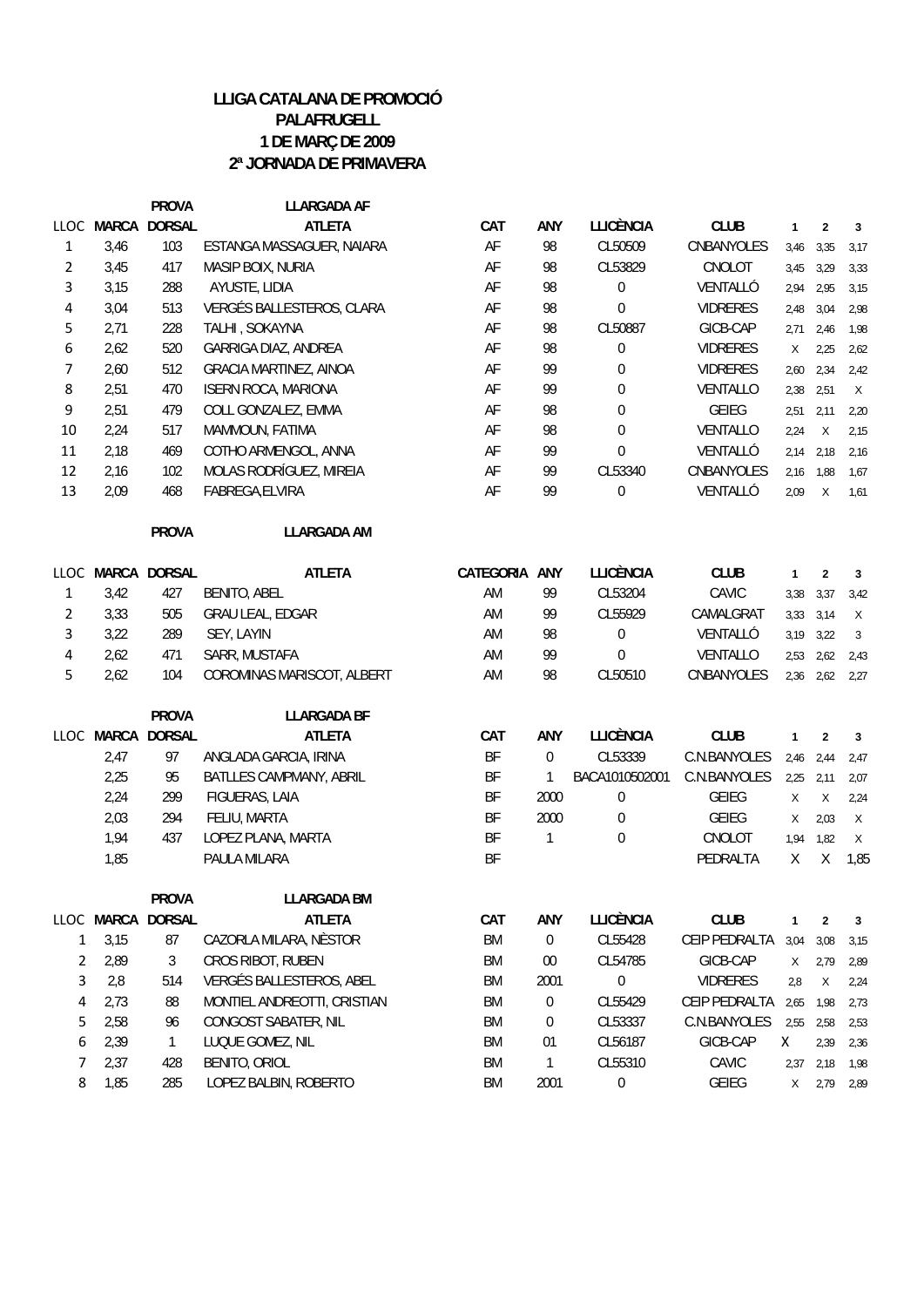|                |            | <b>PROVA</b>  | <b>LLARGADA IM</b>            |                            |            |                  |                   |              |                |                |
|----------------|------------|---------------|-------------------------------|----------------------------|------------|------------------|-------------------|--------------|----------------|----------------|
|                | LLOC MARCA | <b>DORSAL</b> | <b>ATLETA</b>                 | CAT                        | ANY        | <b>LLICÈNCIA</b> | <b>CLUB</b>       | $\mathbf{1}$ | $\overline{2}$ | 3              |
| 1              | 3,94       | 504           | <b>GRAU LEAL, JOEL</b>        | IM.                        | 96         | CL55930          | CAMALGRAT         | 3,93         | 3,93           | 3,94           |
| $\overline{2}$ | 3.88       | 136           | JUAN PALOMÉ, ARNAU            | IM                         | 96         | CL53653          | <b>CAFIGUERES</b> | 3,44         | $\mathsf{X}$   | 3,88           |
| 3              | 3,51       | 17            | TONIETTI SERRANO, ARNAU       | IM                         | 96         | CL54790          | GICB-CAP          | X            | 3,37           | 3,51           |
| 4              | 3,45       | 29            | EL BOUSIANI, SOFIAN           | IM                         | 93         |                  | GICB-CAP          | X            | $\times$       | 3,45           |
| 5              | 3,41       | 287           | VENTALLÓ, EDUARD              | IM                         | 96         | $\boldsymbol{0}$ | VENTALLÓ          | 3,33         | 3,03           | 3,41           |
| 6              | 3,1        | 528           | BENITEZ JOANA, DANI           | IM                         | 96         | 0                | GICB-CAP          |              |                |                |
|                |            | <b>PROVA</b>  | <b>LLARGADA IM</b>            |                            |            |                  |                   |              |                |                |
|                | LLOC MARCA | <b>DORSAL</b> | <b>ATLETA</b>                 | CAT                        | <b>ANY</b> | <b>LLICÈNCIA</b> | <b>CLUB</b>       | $\mathbf{1}$ | $\overline{2}$ | $\overline{3}$ |
| 1              | 3,78       | 286           | AYUSTE, PATRICIA              | $\ensuremath{\mathsf{IF}}$ | 96         | $\overline{0}$   | VENTALLÓ          | 3,78         | 3,69           | 3,45           |
| $\overline{2}$ | 3,73       | 112           | MARTINEZ VILANOVA, BLANCA     | IF                         | 96         | CL53346          | <b>CNBANYOLES</b> | 3,73         | 3,61           | 3,43           |
| 3              | 3,7        | 418           | FAIXEDA CALERO, LAURA         | IF                         | 96         | $\overline{0}$   | <b>GEIEG</b>      | X            | 3,67           | 3,7            |
| 4              | 3,69       | 111           | PUELL GIRONES, JÚLIA          | IF                         | 96         | CL50513          | CNBANYOLES        | 3,69         | 3,26           | 3,67           |
| 5              | 3,43       | 222           | LOPEZ PLANA, HELENA           | IF                         | 96         | CL50014          | CNOLOT            | 3,36         | 3,06           | 3,43           |
| 6              | 3,34       | 432           | <b>BANCELLS LARA, CLAUDIA</b> | IF                         | 97         | $\overline{0}$   | CNOLOT            | 3,34         | 3,22           | 2,92           |
| 7              | 3,33       | 475           | PUJOL CORNEI, JUDIT           | IF                         | 96         | 0                | <b>GEIEG</b>      | 3,33         | $\chi$         | 3,09           |
| 8              | 3,23       | 311           | CUBELLS, NAUSICA              | IF                         | 97         | $\boldsymbol{0}$ | <b>GEIEG</b>      | 3,23         | 2,96           | 2,83           |
| 9              | 3,14       | 313           | RODRIGUEZ, GEORGINA           | IF                         | 97         | $\theta$         | <b>GEIEG</b>      | 2,94         | 3,14           | 3,01           |
| 10             | 3,08       | 107           | FERDINAND COLMENERO, PAULA    | IF                         | 97         | CL53343          | CNBANYOLES        | 2,89         | 2,71           | 3,08           |
| 11             | 3,05       | 293           | ALFONSO, RUT                  | IF                         | 96         | $\mathbf 0$      | <b>GEIEG</b>      | 2,93         | 3,05           | 2,77           |
| 12             | 3,03       | 106           | PLANA ORTIZ, JOANA            | IF                         | 97         | CL50514          | <b>CNBANYOLES</b> | 2,86         | 2,39           | 3,03           |
| 13             | 2,98       | 435           | COROMINAS GODORI, FIONA       | IF                         | 96         | $\overline{0}$   | CNOLOT            | 2,88         | 2,98           | 2.9            |
| 14             | 2,92       | 447           | ARANJUELO PLANELLA, CRISTINA  | IF                         | 97         | $\overline{0}$   | <b>GEIEG</b>      | 2,84         | 2,87           | 2,92           |
| 15             | 2,84       | 108           | <b>IVERN MANAUT, KENIA</b>    | IF                         | 97         | EN TRÀMIT        | CNBANYOLES        | 2,62         | 2,75           | 2,84           |
| 16             | 2,65       | 316           | CASABO MOTAS, PAULA           | IF                         | 97         | $\boldsymbol{0}$ | <b>GEIEG</b>      | 2,65         | 2,11           | 2,54           |
| 17             | 2,53       | 296           | LLISTOSELLA, CARLA            | IF                         | 96         | $\theta$         | <b>GEIEG</b>      | 2,43         | 2,53           | $\chi$         |
| 18             | 2,33       | 109           | ROJO SOLER, MAR               | IF                         | 97         | EN TRÀMIT        | CNBANYOLES        | 2,17         | 2,24           | 2,33           |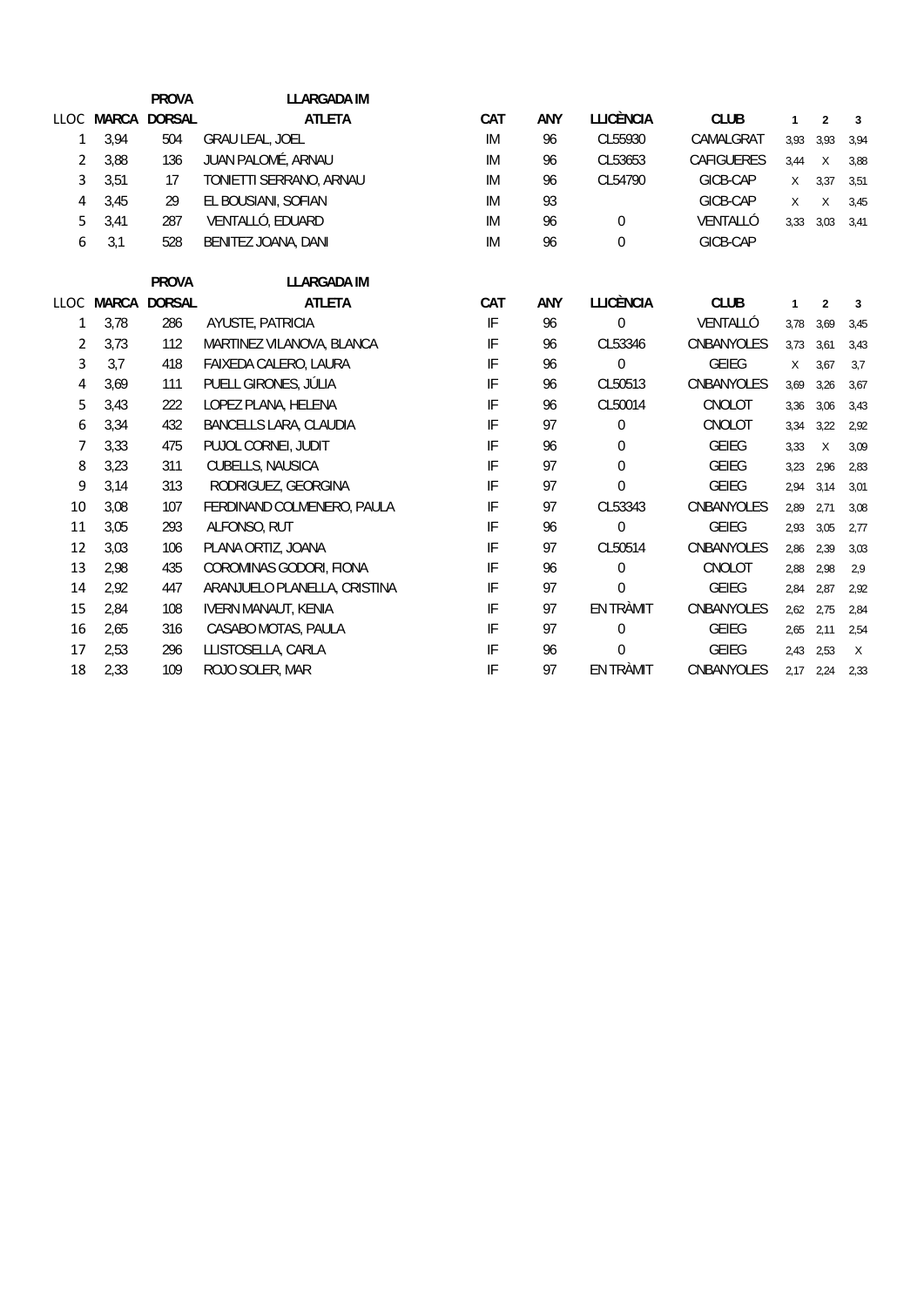|                |              | <b>PROVA</b>  | <b>MARTELL JVF</b>      |                        |     |                  |                   |              |                |       |
|----------------|--------------|---------------|-------------------------|------------------------|-----|------------------|-------------------|--------------|----------------|-------|
| <b>LLOC</b>    | <b>MARCA</b> | <b>DORSAL</b> | <b>ATLETA</b>           | CAT.                   | ANY | <b>LLICÈNCIA</b> | <b>CLUB</b>       | $\mathbf{1}$ | $\overline{2}$ | 3     |
| $\mathbf{1}$   | 17,57        | 120           | ZAMUDIO DOMINGO, MARINA | JVF                    | 93  | CL50522          | CNBANYOLES        | 18,13        | 17,57          | 17,48 |
|                |              | <b>PROVA</b>  | <b>MARTELL CM-JVM</b>   |                        |     |                  |                   |              |                |       |
| <b>LLOC</b>    | <b>MARCA</b> | <b>DORSAL</b> | <b>ATLETA</b>           | CAT.                   | ANY | <b>LLICÈNCIA</b> | <b>CLUB</b>       | $\mathbf{1}$ | $\overline{2}$ | 3     |
| $\mathbf{1}$   | 35,16        | 509           | GUISO SANCHEZ, SERGIO   | <b>JVM</b>             | 93  | CT16758          | ISS-HOSPITALET    | 31,35        | 35,16          | 35,06 |
| $\overline{2}$ | 15,19        | 20            | MASSA PIRES, NARCÍS     | <b>CM</b>              | 95  | CL50917          | GICB-CAP          | 10,62        | $\chi$         | 15,19 |
|                |              | <b>PROVA</b>  | <b>MARTELL CF</b>       |                        |     |                  |                   |              |                |       |
| <b>LLOC</b>    | <b>MARCA</b> | <b>DORSAL</b> | <b>ATLETA</b>           | CAT.                   | ANY | <b>LLICÈNCIA</b> | <b>CLUB</b>       | $\mathbf{1}$ | $\overline{2}$ | 3     |
| $\mathbf{1}$   | 19,58        | 290           | QUERALT, JULIA          | $\mathsf{C}\mathsf{F}$ | 94  | $\mathbf 0$      | <b>GEIEG</b>      | Χ            | 19,85          | X     |
| $\overline{2}$ | 16,65        | 114           | ZAMUDIO DOMINGO, LIDIA  | $\mathsf{C}\mathsf{F}$ | 95  | CL50518          | CNBANYOLES        | X            | X              | 16,65 |
|                |              | <b>PROVA</b>  | <b>MARTELL IF</b>       |                        |     |                  |                   |              |                |       |
| <b>LLOC</b>    | <b>MARCA</b> | <b>DORSAL</b> | <b>ATLETA</b>           | CAT.                   | ANY | <b>LLICÈNCIA</b> | <b>CLUB</b>       | $\mathbf{1}$ | $\overline{2}$ | 3     |
| $\mathbf{1}$   | 23,52        | 296           | LLISTOSELLA, CARLA      | IF                     | 96  | 0                | <b>GEIEG</b>      | 23,52        | 22,7           | 23,11 |
| 2              | 20,60        | 293           | ALFONSO, RUT            | IF                     | 96  | 0                | <b>GEIEG</b>      | $\chi$       | 20,6           | 17,71 |
| 3              | 19,90        | 418           | FAIXEDA CALERO, LAURA   | IF                     | 96  | $\mathbf 0$      | GEIEG             | 19,43        | 18,34          | 19,9  |
| 4              | 14,91        | 311           | CUBELLS, NAUSICA        | IF                     | 97  | $\mathbf 0$      | <b>GEIEG</b>      | 13,6         | $\chi$         | 14,91 |
| 5              | 12,91        | 313           | RODRIGUEZ, GEORGINA     | IF                     | 97  | $\pmb{0}$        | <b>GEIEG</b>      | 11,55        | 8,69           | 12,91 |
|                |              | <b>PROVA</b>  | <b>MARTELL IM</b>       |                        |     |                  |                   |              |                |       |
| <b>LLOC</b>    | <b>MARCA</b> | <b>DORSAL</b> | <b>ATLETA</b>           | CAT.                   | ANY | <b>LLICÈNCIA</b> | <b>CLUB</b>       |              |                |       |
|                | 18,73        | 136           | JUAN PALOMÉ, ARNAU      | IM                     | 96  | CL53653          | <b>CAFIGUERES</b> | 16,45        | 18,73          | 15,27 |
|                | 12,16        | 287           | VENTALLÓ, EDUARD        | IM                     | 96  | $\mathbf 0$      | VENTALLÓ          | 7,41         | 8,87           | 12,16 |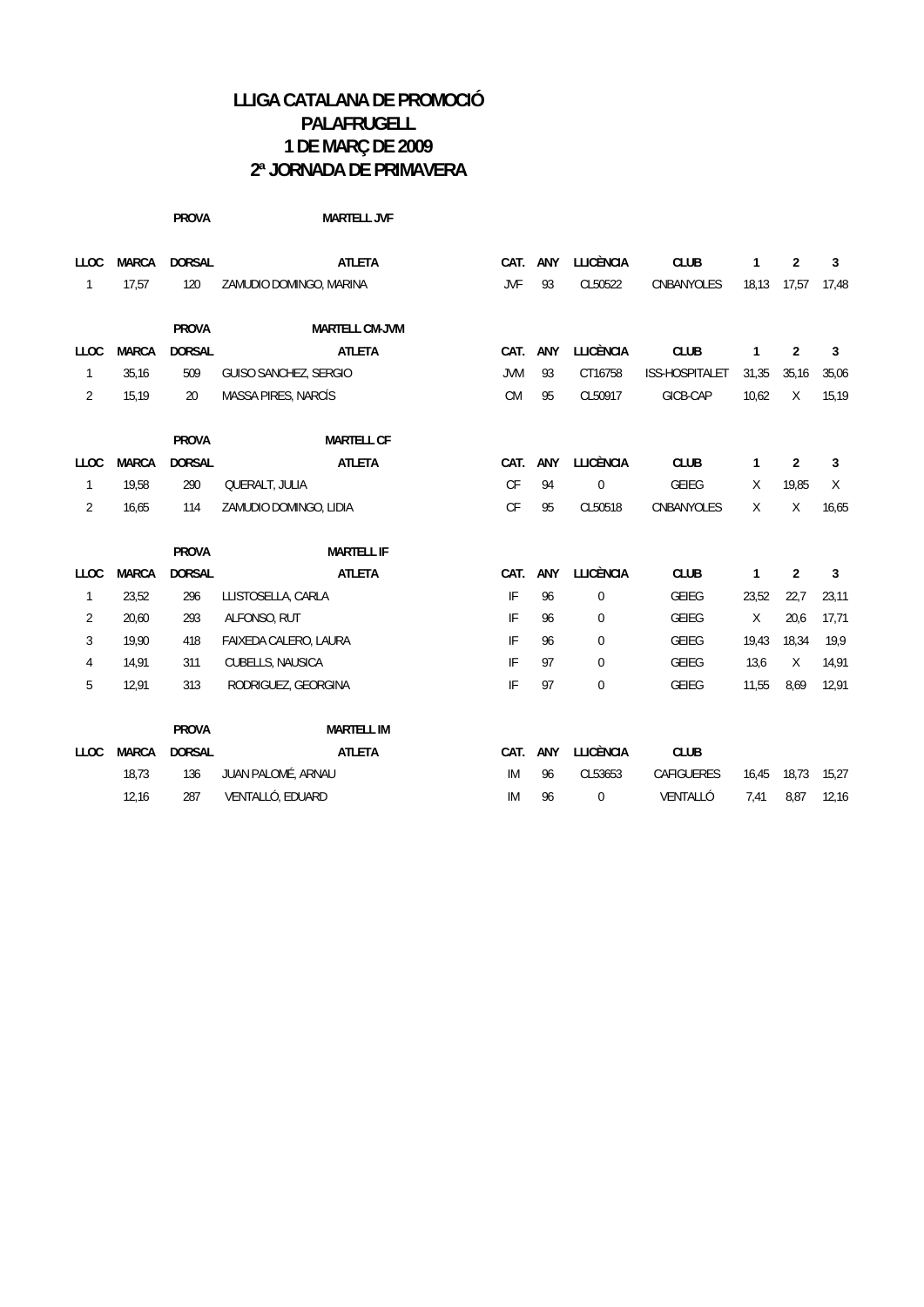|             |              | <b>PROVA</b>  | <b>ALCADA</b>            |           |     |                  |                   |         |                |                |                |            |            |         |      |                |      |
|-------------|--------------|---------------|--------------------------|-----------|-----|------------------|-------------------|---------|----------------|----------------|----------------|------------|------------|---------|------|----------------|------|
|             |              |               |                          |           |     |                  |                   |         |                |                | <b>ALCADES</b> |            |            |         |      |                |      |
| <b>LLOC</b> | <b>MARCA</b> | <b>DORSAL</b> | <b>ATLETA</b>            | CAT.      | ANY | <b>LLICÈNCIA</b> | <b>CLUB</b>       | 0,80    | 0,90           | 1,00           | 1,10           | 1,20       | 1,30       | 1,40    | 1,50 | 1,60           | 1,70 |
|             | 1.60         | 31            | MOLINER FABREGAS, MARCEL | <b>LM</b> | 93  | CT17100          | GICB-CAP          |         |                |                |                |            |            |         |      | X <sub>O</sub> | XXX  |
|             | 1,50         | 35            | BOUSETAOUI . MOHAMED     | <b>LM</b> | 92  | CT17165          | GICB-CAP          |         |                |                |                |            |            | $\circ$ | XXO  | <b>XXX</b>     |      |
| 3           | 1,20         | 504           | GRAU LEAL, JOEL          | <b>IM</b> | 96  | CL55930          | CAMALGRAT         |         | $\Omega$       | $\Omega$       | $\circ$        | XO         | <b>XXX</b> |         |      |                |      |
| 4           | 1.10         | 277           | MAKHFAOUI, JABIR         | <b>IM</b> | 0   | $\mathbf{0}$     | <b>CAFIGUERES</b> | $\circ$ | 0              | $\Omega$       | 0              | <b>XXX</b> |            |         |      |                |      |
| 4           | 1,10         | 20            | MASSA PIRES, NARCÍS      | <b>CM</b> | 95  | CL50917          | GICB-CAP          |         |                |                | $\circ$        | <b>XXX</b> |            |         |      |                |      |
| 6           | 1.10         | 284           | LOPEZ BALBIN, ALEJANDRO  | IM        | 96  | $\mathbf{0}$     | <b>GEIEG</b>      | $\circ$ | $\Omega$       | XO             | $\circ$        | <b>XXX</b> |            |         |      |                |      |
| 6           | 1,10         | 410           | MAKHFAOUI, JAOURI        | <b>IM</b> | 96  | $\mathbf{0}$     | <b>GEIEG</b>      | $\circ$ | 0              | XO             | $\circ$        | <b>XXX</b> |            |         |      |                |      |
| 8           | 1.10         | 528           | BENITEZ JOANA, DANI      | <b>IM</b> | 96  | 0                | GICB-CAP          | 0       | 0              | X <sub>O</sub> | X <sub>O</sub> | <b>XXX</b> |            |         |      |                |      |
| 9           | 1,00         | 17            | TONIETTI SERRANO. ARNAU  | <b>IM</b> | 96  | CL54790          | GICB-CAP          | 0       | X <sub>O</sub> | $\Omega$       | <b>XXX</b>     |            |            |         |      |                |      |
| 10          | 0.90         | 505           | <b>GRAU LEAL, EDGAR</b>  | AM        | 99  | CL55929          | CAMALGRAT         | 0       | 0              | XXX            |                |            |            |         |      |                |      |
| 11          | 0,80         | 529           | EL BOUZIANI, SOUFIAN     | AM        | 99  | $\mathbf{0}$     | GICB-CAP          | $\circ$ | XXX            |                |                |            |            |         |      |                |      |